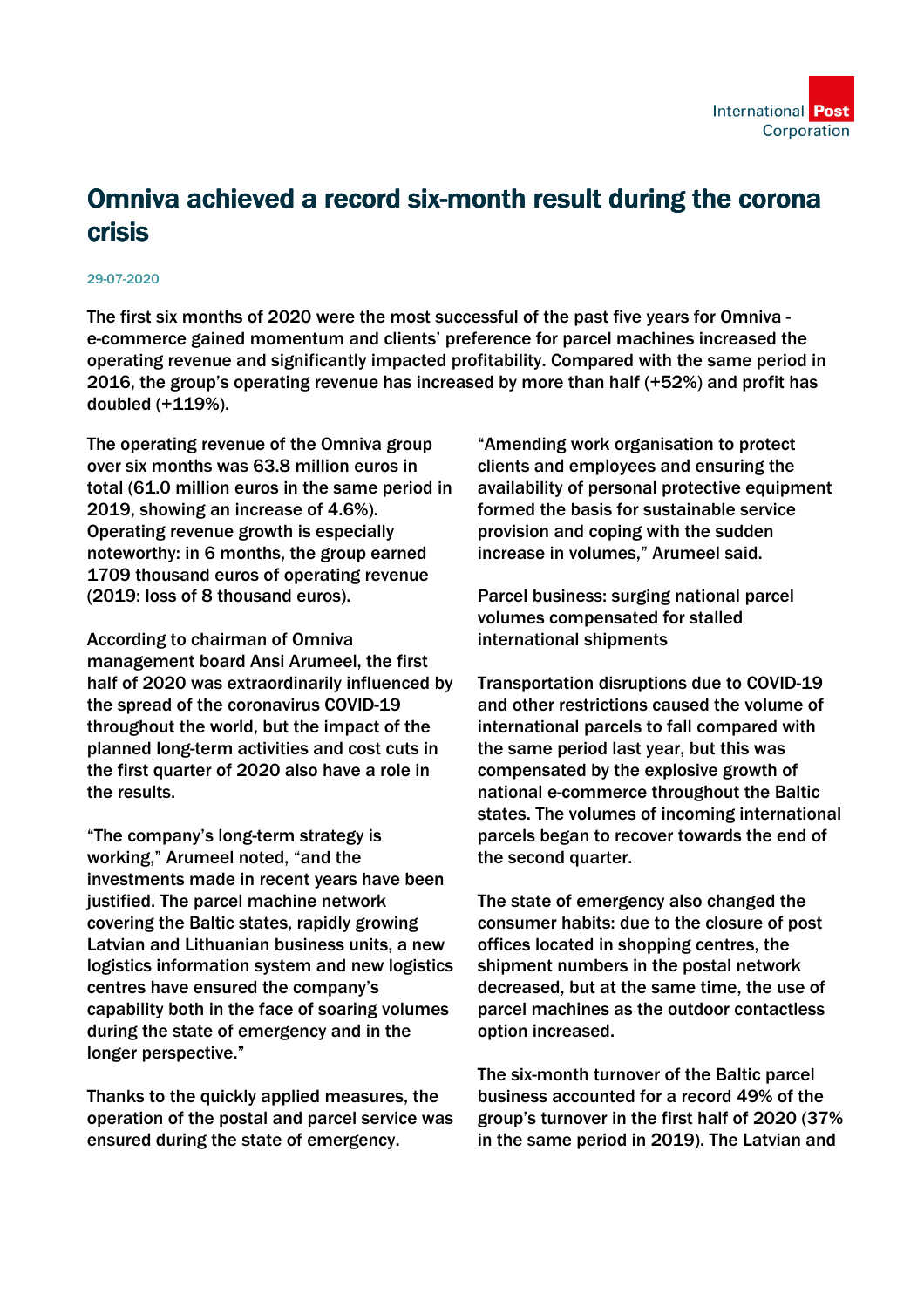

Lithuanian subsidiaries grew at a particularly rapid rate; their six-month turnover formed 21% of the group's turnover (12% in the same period in 2019).

"Expanding to Latvia and Lithuania has been the right decision," Arumeel said, "it has also brought the parcel business several major international clients, the latest being Asos and About You, who view the Baltic states as a single market."

To handle the rapidly increasing volumes in the Baltics, the company launched a new sorting centre in Latvia in June, which will be officially opened at the end of July.

Postal business: provision of services in state of emergency and restoration of direct mail volumes

The state of emergency also impacted the postal business services. "One top priority," Arumeel highlighted, "was ensuring in collaboration with the National Social Insurance Board and the Unemployment Insurance Fund that pensions and benefits are delivered safely to clients, the majority of whom are in the risk group."

Direct mail income reduced the most due to the state of emergency (merchants who were unable to make campaigns did not order direct mail either), but following the end of the state of emergency, the direct mail volumes are recovering.

"Universal postal service volumes are in decline," Arumeel said, "but the service continues to be important for the people of Estonia and it is the duty of Eesti Post to ensure the availability of this service across Estonia. The company faces the challenge of finding the best model in cooperation with the state to provide a modern postal service that meets the needs of the clients."

From 31 May 2020, the universal postal service prices changed and two services with different delivery speeds became available for sending national letters (letter and express letter). Since the international fees also depend on the national prices, the price change makes it possible to request a fairer fee from other postal companies for shipments arriving to Estonia from 2021 and thus reduce the loss of the service.

International business was impacted by the slow in international trade due to the corona pandemic and the infrequency of flight connections. We also continued restructuring the business with the aim of increasing the profitability of the business domain.

In information business, the first six months were more stable compared with other business domains. Use of the service remained stable, but with companies moving their operations to home offices, increased interest in switching to e-invoicing was visible. The number of Invoice Centre users increased by nearly 7% compared with the first quarter.

The group operating costs were 62.1 million euros in the first six months of 2020 (61 million euros in the same period in 2019).

"Although the state of emergency brought about significant unplanned costs," Arumeel said, "such as the establishment of temporary parcel issuing points instead of the post offices located in the closed shopping centres and with the provision of personal protective equipment to employees, the efficiency measures and savings plans implemented in the company before the corona crisis had a positive impact.

Investments declined by almost half compared with the same period last year. Following the active investment cycle of